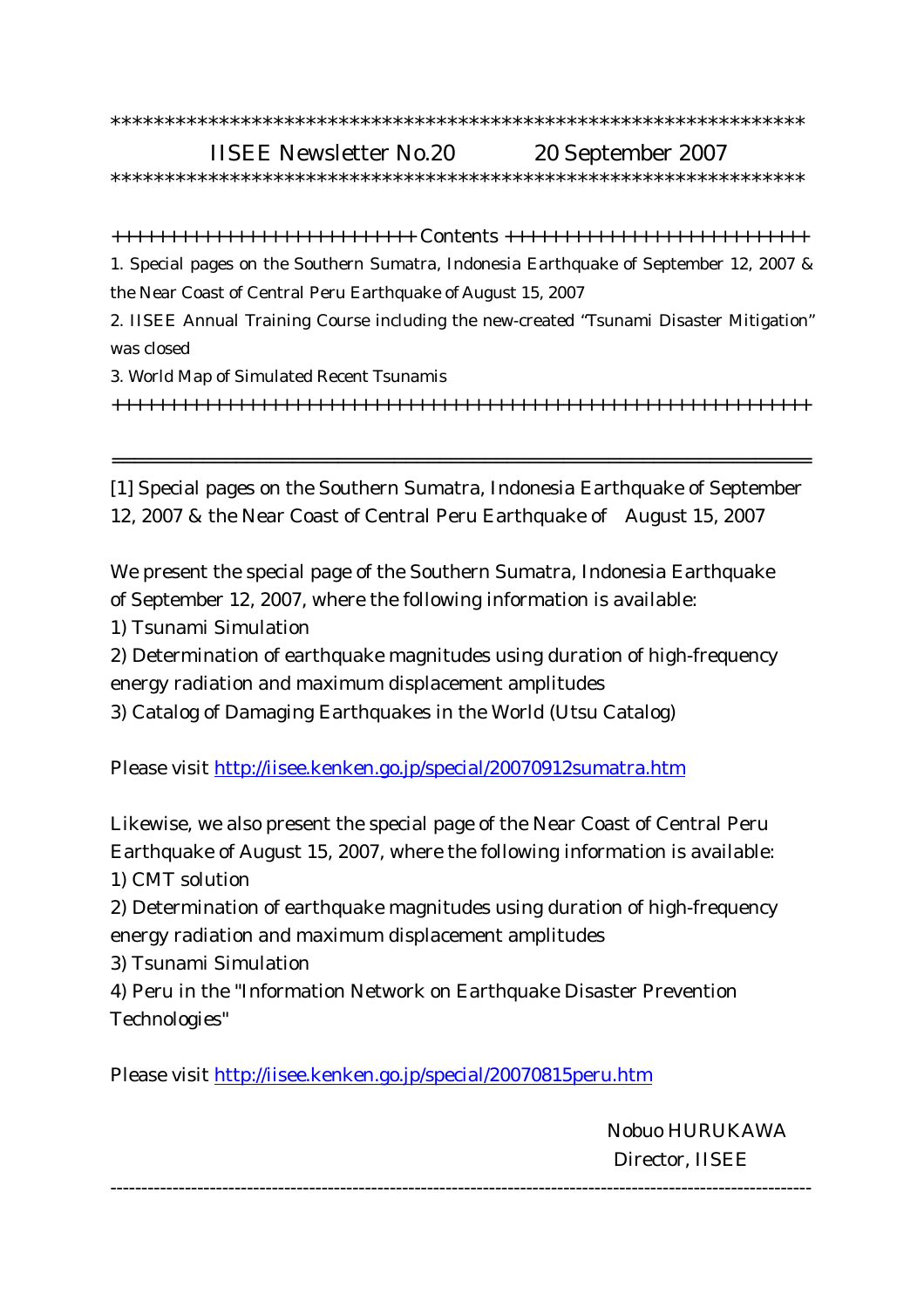[2] IISEE Annual Training Course including the new-created "Tsunami Disaster Mitigation" was closed

The 47th Annual Training on Seismology and Earthquake Engineering ooperated with GRIPS and JICA, which started in October last year was closed on September 13.

In addition to the existent Seismology and Earthquake Engineering Courses, a new course named "Tsunami Disaster Mitigation" was launched from this training.

This course aims to foster experts on tsunami disaster mitigation, considering enormous tsunami damages in coastal countries along Indian Ocean caused by the 2004 Sumatra-Andaman earthquake. Five participants from 4 countries (Bangladesh, Indonesia, Malaysia and Thailand) have studied in this course. On September 14, all 25 participants from 18 countries, were awarded master's degree.

After returning to their own countries, they are expected to play active roles in the fields of seismology, earthquake engineering and tsunami disaster mitigation.



The Master's Degree awarded participants in front of GRIPS

(Click [here t](http://iisee.kenken.go.jp/net/newsletter/iisee-newsletter20.html)o look at the other pictures.)

 Shoji SAKURAZAWA Head of Administration Division, IISEE